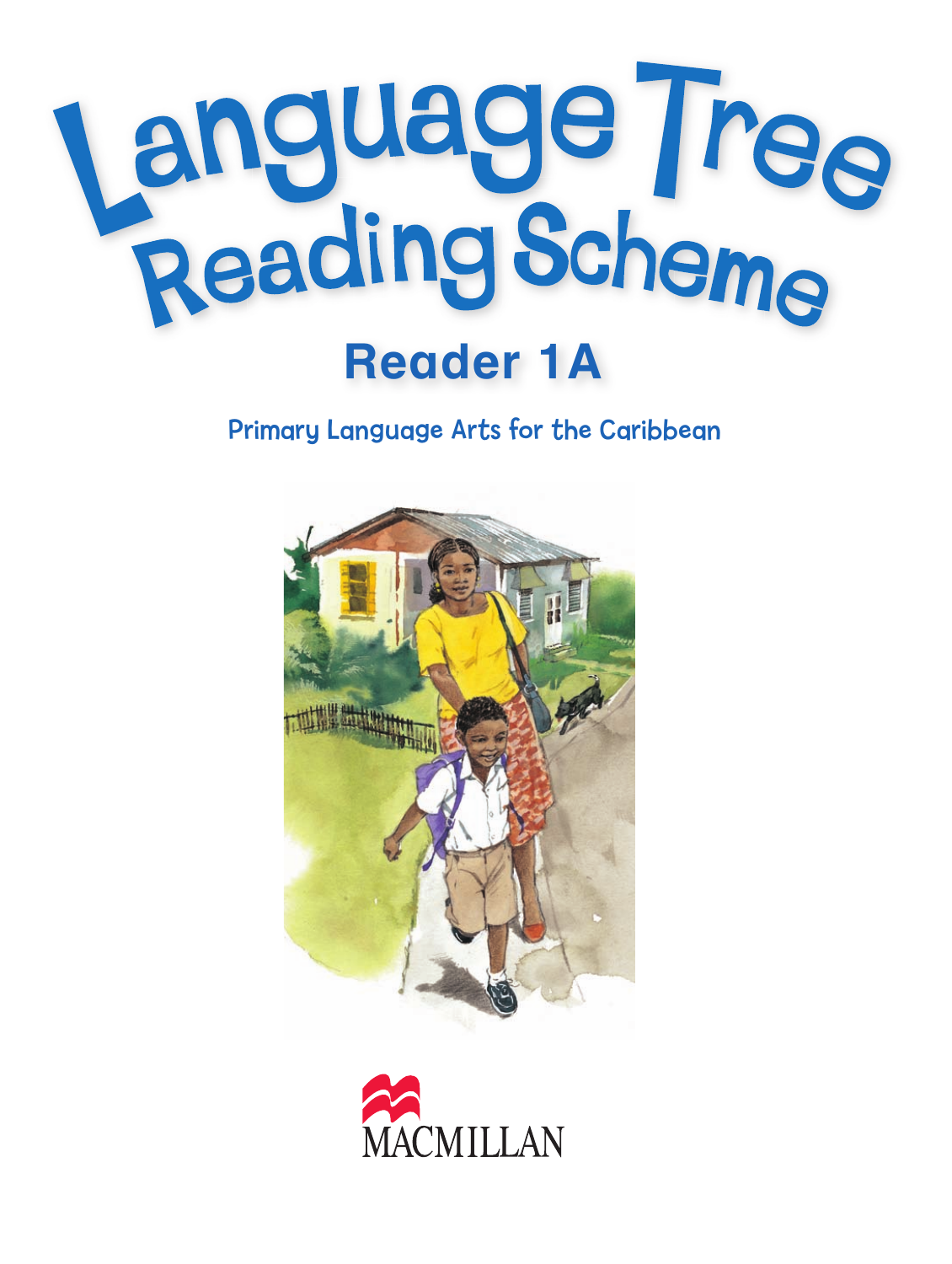Macmillan Education Between Towns Road, Oxford OX4 3PP A division of Macmillan Publishers Limited Companies and representatives throughout the world

www.macmillan-caribbean.com

ISBN: 978-0-230-41233-0

Text © Leonie Bennett 2012 Design and illustration © Macmillan Publishers Limited 2012

First published 2012

All rights reserved; no part of this publication may be reproduced, stored in a retrieval system, transmitted in any form, or by any means, electronic, mechanical, photocopying, recording, or otherwise, without the prior written permission of the publishers.

These materials may contain links for third party websites. We have no control over, and are not responsible for, the contents of such third party websites. Please use care when accessing them.

Designed by Macmillan Education and John Barker Typeset by Orchard Publishing, Cape Town, South Africa Illustrated by Pamela Goodchild, Jenny Mumford and Joanna Williams c/o BL Kearley; Robin Lawrie c/o Beehive Illustration; Neil Rogers; Norman Young Cover design by John Barker Cover illustration by Rachel Parker Picture research by Victoria Townsley-Gaunt

The authors and publishers would like to thank the following for permission to reproduce their photographs:

**Art Directors & Trip Photo Library**/Helene Rogers pp38, 41;

**Corbis**/Moodboard p23; **Getty**/altrendo images p25, Getty/Hannele Lahti pp39(l), 42; **Photolibrary**/Lindy Powers p27, Photolibrary/Richard Semik p59, Photolibrary/Aerial Skelley p39(r); Photolibrary/ Photosindia Subscription p40; **Rex Features**/Sipa Press pp24, 27; **SuperStock**/Blend Images pp58, 60(b), 60(t), 61, 62.

Although we have tried to trace and contact copyright holders before publication, in some cases this has not been possible. If contacted we will be pleased to rectify any errors or omissions at the earliest opportunity.

Printed and bound in Malaysia 2016 2015 2014 2013 2012 10 9 8 7 6 5 4 3 2 1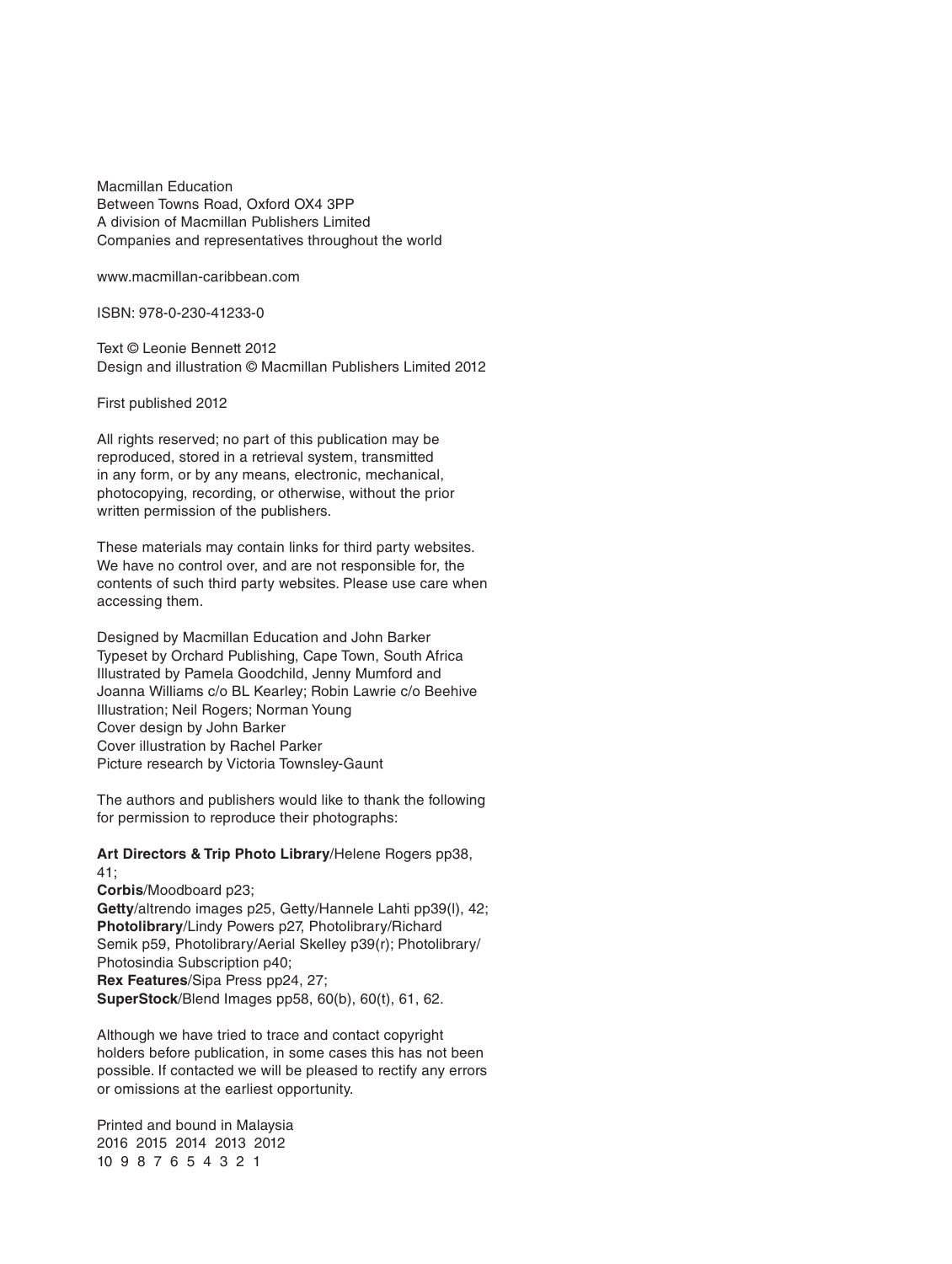## **Contents**

 $\bigoplus$ 

| The new teacher           | 6  |
|---------------------------|----|
| The show began            | 14 |
| Dogs can't go to school   | 16 |
| Special dogs              | 23 |
| Little Mouse              | 28 |
| Weather poems             | 36 |
| Sun, wind and rain        | 38 |
| Only one kite             | 43 |
| Why turtles live in water | 50 |
| Over in the meadow        | 56 |
| People who help us        | 58 |
| All about football        | 63 |
| The thirsty crow          | 68 |
| <b>Word lists</b>         | 71 |
|                           |    |

 $\bigoplus$ 

 $\bigoplus$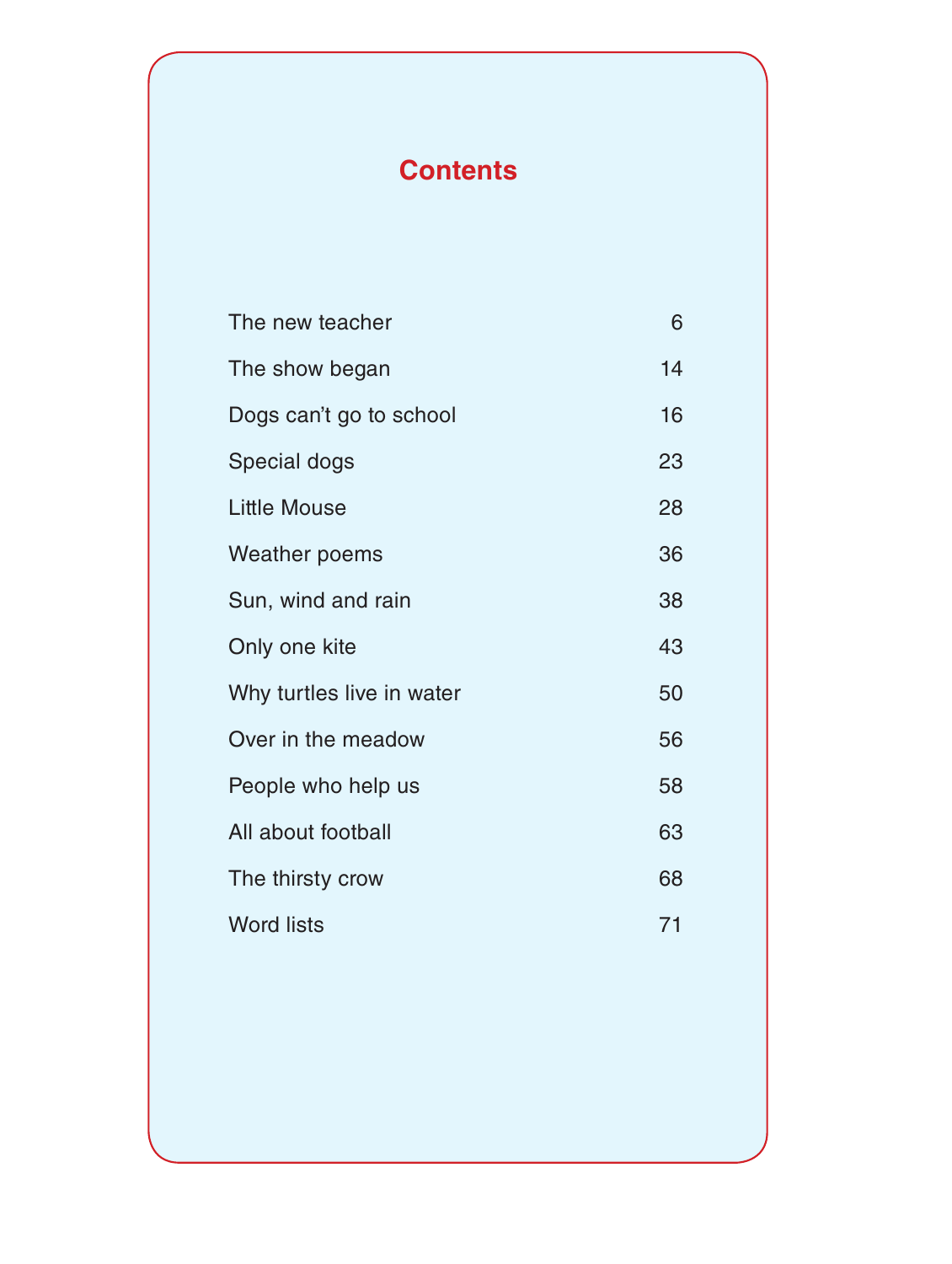## **Note for parents**

◆ Try to make reading with your child a relaxed and enjoyable activity.

◆ Sit somewhere quiet and give your child your full attention.

◆ Read little and often; 10–15 minutes a day will help your child enormously.

 $\blacklozenge$  Before reading, talk about the pictures. What does your child think is happening? Is this a story or a poem or non-fiction?

◆ When reading a story, ask: Who is in it? Where does it take place? How do the characters feel? How might the story end? Can you think of a different ending?

◆ Before asking your child to read a poem, read it aloud, emphasising the rhythm.

◆ If you are reading non-fiction, talk with your child about what they already know on the subject.

◆ Encourage your child to point to each word while reading and to try different ways of working out unfamiliar words.

♦ Help your child to say each sound separately and then run the sounds together (e.g. p-u-p; sh-o-p). Use letter sounds, not letter names.

♦ Look at the picture for clues to what the sentence might say.

♦ Read the whole sentence again for clues to the missing word.

◆ If your child mispronounces a word allow her time to correct it herself.

◆ Be positive. If your child can't read a word, say 'Let's read it together'. Point to the words as you read the sentence. Ask your child to read it with you and then to read it on their own. Give lots of praise.